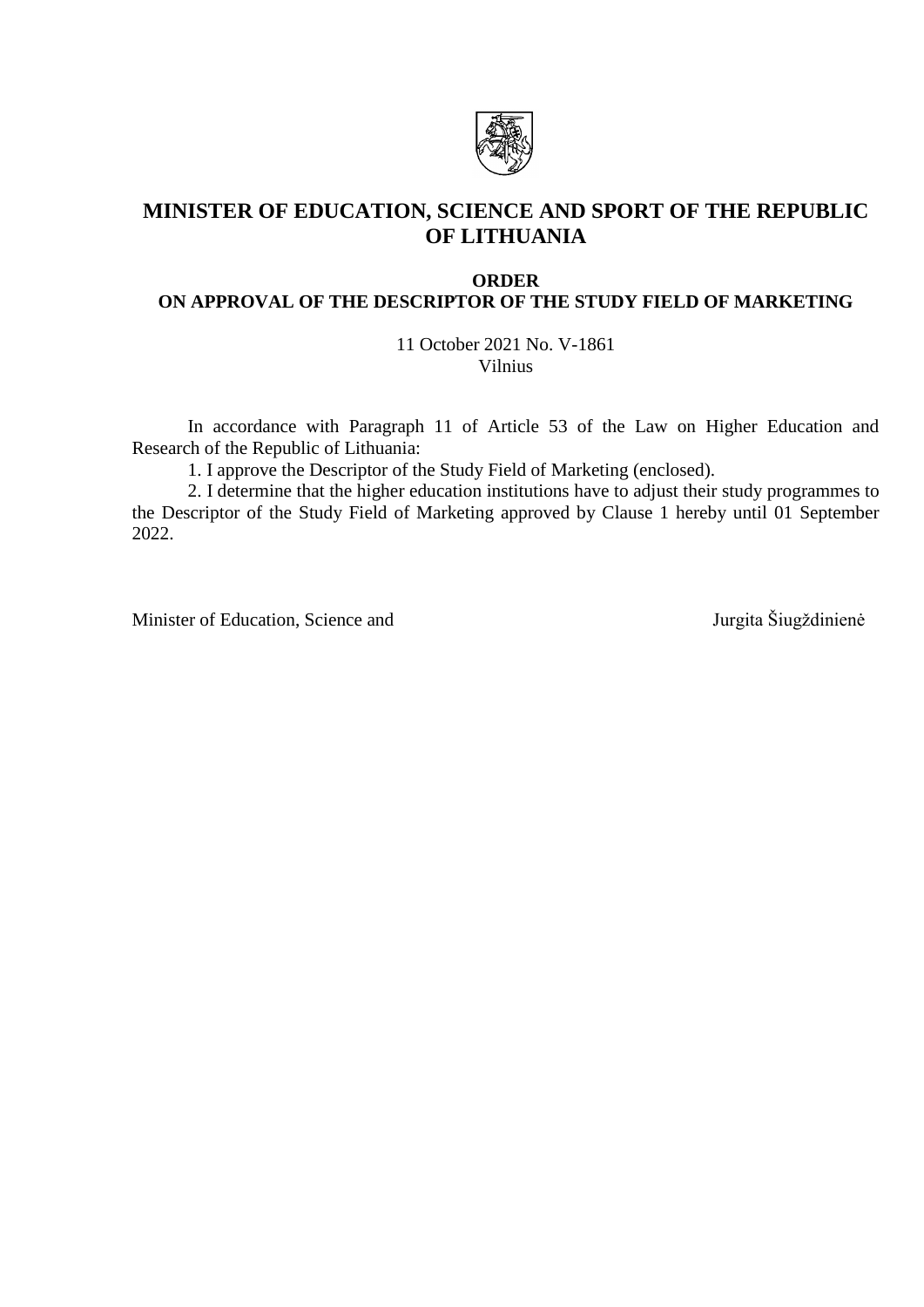### APPROVED

by Order No. V-1861 of the Minister of Education, Science and Sport of the Republic of Lithuania of 11 October 2021

### **DESCRIPTOR OF THE STUDY FIELD OF MARKETING**

### **CHAPTER I GENERAL PROVISIONS**

1. The Descriptor of the Study Field of Marketing (hereinafter – Descriptor) regulates the special requirements for the study programmes in the study field of Marketing (L05) that belongs to the group of study fields of Business and Public Administration (L). The Descriptor regulates the study field of marketing (hereinafter – marketing field) in the scope not covered by the General Requirements for the Studies approved by Order No. V-1168 of the Minister of Education and Science of the Republic of Lithuania of 30 December 2016 "On approval of the General Requirements for the Studies."

2. The Descriptor was prepared in consideration of the AACSB (Association to Advance Collegiate Schools of Business) recommendations 2013 on Eligibility Procedures and Accreditation Standards for Business Accreditation (edition of 01 July 2018), the Guidelines of the European Quality Network (EQUAL) for undergraduate degrees in general business and management..

3. The Descriptor's requirements shall be applied for college study programmes and university study programmes of the first and second cycles in the field of marketing that may be conducted as full-time or part-time studies.

4. The studies in the field of marketing may be provided as interdisciplinary studies only if the learning outcomes characteristic to the marketing study programme are achieved in full. The integrity of these subjects in the study process and significance of the provided knowledge and skills for marketing specialist have to be substantiated well in the structure of the study programme.

5. The marketing study programmes in two fields are possible only in the first cycle, provided the volume of the study programme is 240 credits. The study programme in two fields has to satisfy all the requirements of descriptors of both study fields and assure achievement of learning outcomes of both fields.

6. There are no special requirements established in the Descriptor for the persons applying to the studies of the first cycle.

7. The persons may be admitted to the studies of the second cycle in the field of marketing:

7.1. if they have completed the university studies of the first cycle in the group of study fields of Business and Public Administration or Social Sciences conforming to particularity of the selected study programme, and if they satisfy the requirements established by the respective higher education school;

7.2. if they have completed the university studies of the first cycle in other fields and bridging courses of the subjects complying to the particularity of the study programmes of management, the list and content whereof are determined by the higher education institution;

7.3. if they have completed the college studies in the group of study fields of Business and Public Administration or Social Sciences and bridging courses, the list and content whereof are determined by the higher education institution.

8. The purpose of the studies in marketing field is to grant the opportunity to the students to acquire contemporary marketing skills and knowledge, to apply this knowledge in the wide professional field, to offer suitable measures if marketing and consumer behaviour analysis to the students, to train their ability to solve theoretical and practical marketing problems, to carry out research, to strengthen general skills of the students, and to provide them with the opportunity to continue studies in marketing and related fields.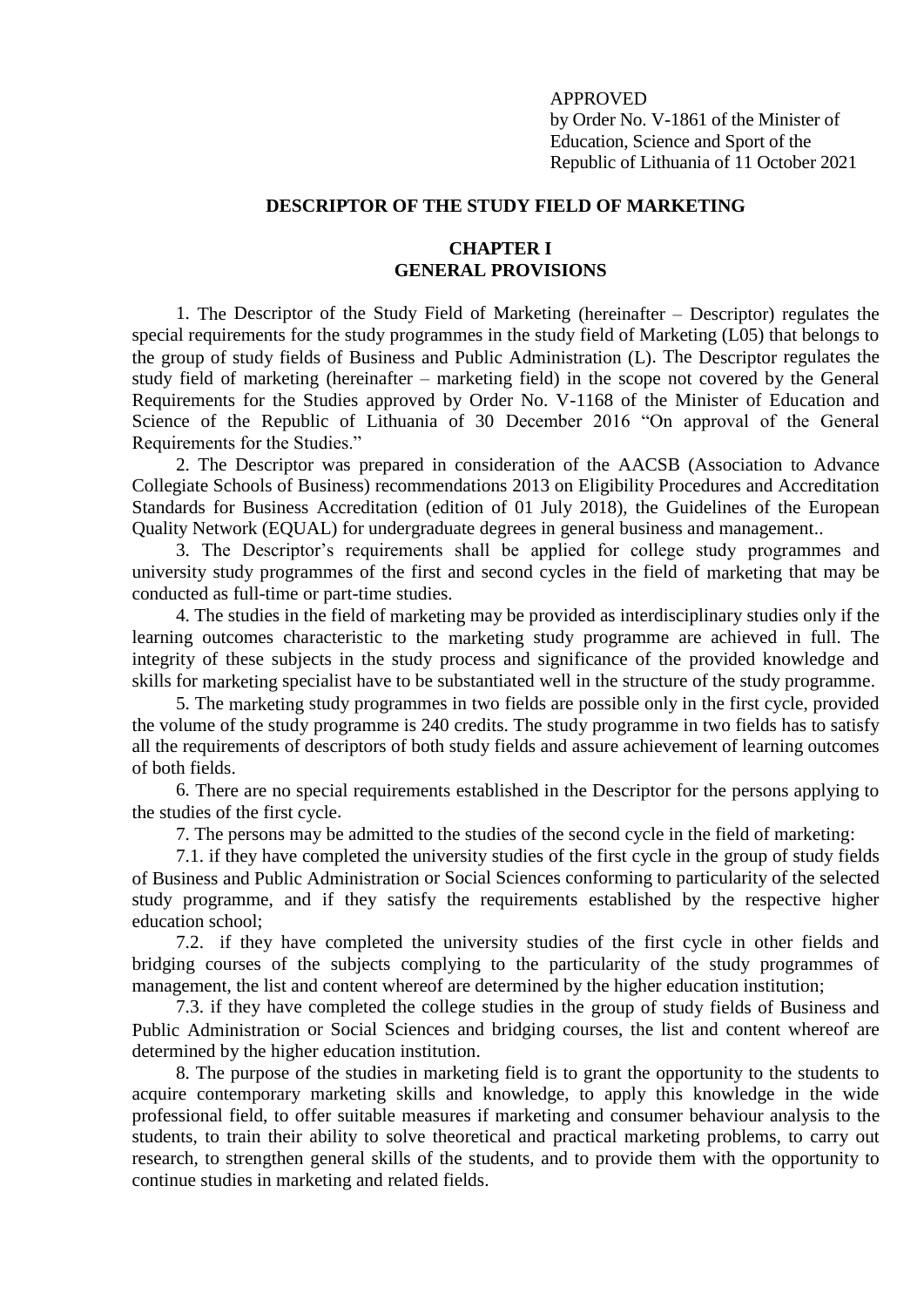9. The persons, who complete the studies in the marketing field, receive professional bachelor's / bachelor's /master's degree in business management that is in conformity with the sixth/ seventh level of the Lithuanian Qualifications Framework and the European Qualifications Framework for lifelong learning, and the first/ second cycle of the Framework for Qualifications of the European Higher Education Area, and is attested by the diploma of professional bachelor / bachelor/ master and diploma supplement issued by a higher education institution.

# **CHAPTER II CONCEPT AND SCOPE OF THE STUDY FIELD**

10. Marketing as an object of studies includes the activities of individuals and organisations, in the course of which the value propositions are established, created, communicated and conveyed to consumers and other interested groups.

11. The management field is closely related to the studies of business, management, economics, communication, psychology, sociology, law, statistics, and other fields, because it is based on knowledge and achievements in these fields.

12. The marketing studies have to disclose complexity of the marketing activities and their changes on various levels (corporate, national, international, regional and global). The interpretation and understanding of marketing activities have to be based on variety of theoretical approaches and discussions, while the research has to be based on application and/or adjustment of different methodologies. Interdisciplinarity is characteristic to management studies. The activities in the marketing field are described in general by the international professional standard *CIM Professional Marketing Competencies* of the Chartered Institute of Marketing and the standard of professional marketing competences of the Lithuanian Marketing Association (LiMA), both of which conform to the system of the European Marketing Confederation, *The European Marketing Certification and Qualification (EMCQ) framework*.

13. The main elements of the content of the studies in marketing field are the following:

13.1. knowledge and skills necessary for marketing activities in the national and global markets;

13.2. training of the need to take interest in the new of marketing field, to be able to apply it in various circumstances, to combine them with knowledge in business and public administration and social studies, and to understand the importance and impact of the marketing decisions for the organisation's activities;

13.3. training of wide erudition, creative and critical thinking;

13.4. training of the need to develop professional competence through life-long learning.

14. The graduates of the studies of marketing field will be able to work in industrial, commercial or service enterprises, to carry out marketing, communication and sale activities, and to work in national and international institutions and business consultation companies. The marketing specialists may consult politicians and political parties, and to work in non-profit making organisations:

14.1. the graduates of the college and university studies of the first cycle will be able to work as marketing specialists in the aforementioned organisations and to create own business. The studies may be continued in the second cycle according to the study programmes of business and public administration and other study fields;

14.2. the graduates of the studies of the second cycle will be able to work as marketing leaders and top-level specialists in the aforementioned organisations, as teachers in higher education institutions, to create own business, or to continue PhD studies.

### **CHAPTER III GENERAL AND SPECIAL LEARNING OUTCOMES**

15. At the completion of the studies in business field, the graduates will be able: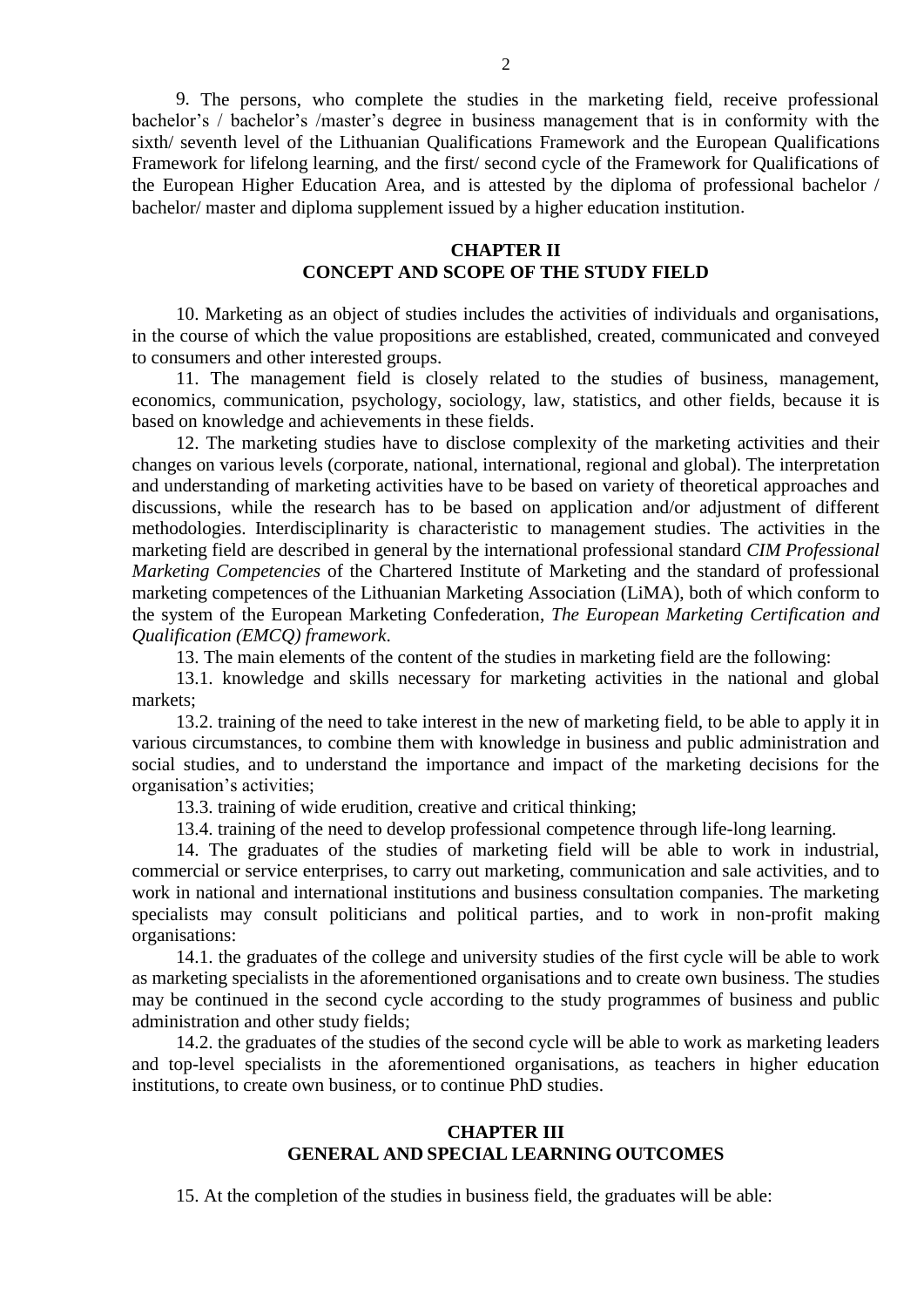15.1. to understand and satisfy the users' needs, to create, communicate and provide the value to target users, increasing benefit to the organisation at the same time;

15.2. to form marketing insights based on marketing methodologies, models, research and data, and to make reasoned marketing decisions;

15.3. to find, process, analyse, interpret and use the information needed for professional activities, and to formulate the analysis' conclusions;

15.4. to contribute to achievements of the organisation's objectives and sustainable development of organisation, while implementing marketing activities;

15.5. to understand and analyse the changes and tendencies in the consumers' behaviour;

15.6. to express ideas in writing and orally on the marketing topics, to take part in discussions with professionals and other interested groups;

15.7. to improve personal professional marketing competence, to endeavour at personal and professional growth, to act in compliance with professional ethics and values, and to learn all lifelong.

16. While studying marketing, the persons have to develop personal, social, research, and field-specific skills.

17. The profiles of marketing specialists prepared according to the study programmes of professional bachelor, bachelor and master differ:

17.1. the marketing specialists prepared according to the college study programmes are able to work as marketing specialists in organisations, to perform the marketing functions and to execute the assigned activities that demand for basic marketing skills and ability to apply them in the assigned field of activities;

17.2. the marketing specialists prepared according to the study programmes of the first cycle are able to work as marketing specialists in organisations, to perform complex marketing tasks and functions that need knowledge of the latest marketing theories, their systemic and innovative application in practice;

17.3. the activities of the marketing specialists prepared according to the university study programmes of the second cycle have to be based on learning about the latest developments of marketing science and research, and ability to assess and manage the marketing activities critically in practical work of the organisations.

18. At the completion of the college studies, the following learning outcomes have to be achieved:

18.1. knowledge and its application. The person:

18.1.1. knows and understands main concepts and principles of marketing, based on basic marketing theories and models, and is able to apply the acquired marketing knowledge in professional activities and to examine the practical situations;

18.1.2. is able to recognise essential principles of business and public administration, understands the marketing purpose in the organisation's activities, and is able to apply this knowledge while analysing practical situations on the administrator's level;

18.2. skills to carry out research. The person:

18.2.1. is able to perform practice-oriented empirical research of marketing and business environment, by applying the acquired knowledge of marketing, business and public management;

18.2.2. is able to collect, systemise and analyse the secondary data;

18.2.3. is able to make generalisations on the basis of the analysis performed in the marketing field and to form conclusions;

18.3. field-specific skills. The person:

18.3.1. understand the principles and process of marketing planning, is able to perform the assigned functions of segmenting, positioning, and preparation of particular plans of marketing actions;

18.3.2. is able to interpret the regularities of consumer behaviour, while analysing the organisation's markets;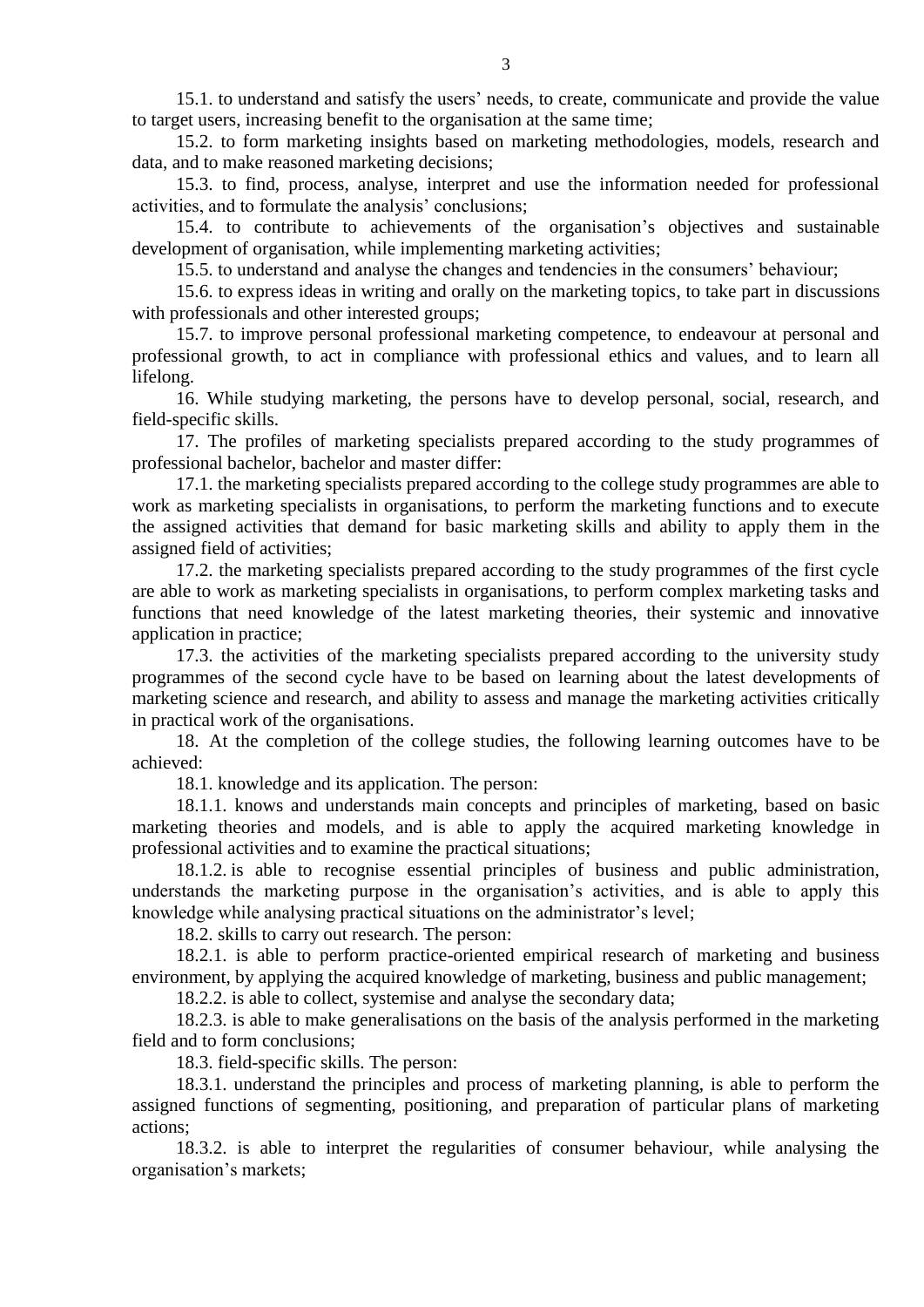18.3.3. is able to define a concept of value, while analysing the assortment of the organisation's goods and to perform the assignment management functions, as well as to relate them to marketing;

18.3.4. is able to explain the features of communication means of integrated marketing and to assess their suitability for particular situations;

18.3.5. understands the peculiarities of distribution channels of the goods, is able to assess the logistic and sale possibilities in the multi-channel environment, and to keep contacts with partners and customers;

18.3.6. is able to choose the digital marketing measures and to perform the assigned functions of execution of digital marketing processes on the operational level;

18.4. social skills. The person:

18.4.1. is able to communicate and collaborate with specialists of various fields and group representatives, and to form a full-rate communication relation with them;

18.4.2. is able to work in team, to assume responsibility for quality of own activities, to follow the principles of social justice, professional ethics and civil consciousness in the professional activities, and to foster ethnocultural and intercultural relations;

18.4.3. is able to express smoothly and consistently thoughts in writing and orally, to communicate effectively in professional environment in at least one foreign language;

18.4.4. is able to discuss on relevant professional issues, to develop and strengthen the marketing professional skills;

18.5. personal skills. The person:

18.5.1. is able to assess critically and to reflect own professional activities, and understands the importance of life-ling learning;

18.5.2. is able to apply the professional skills acquired in the course of formal and informal education, to make decisions independently and responsibly, when it is necessary to act in typical situations;

18.5.3. understands moral responsibility for impact of own activities and their results on the society, economic, cultural development, welfare, and environment.

19. At the completion of the university studies of the first cycle, the following learning outcomes have to be achieved:

19.1. knowledge and its application. The person:

19.1.1. knows main economic and management theories and is able to integrate them into the marketing decisions;

19.1.2. knows the theories of marketing and consumer behaviour, is able to learn them in a complex mode and to adjust them for analysis of the phenomena of professional activities;

19.1.3. knows the marketing functions, activities and methods, is able to apply them systematically and innovatively in the practical activities of the companies, and to take the changing needs of consumers and business environment into consideration;

19.1.4. is able to apply the latest marketing knowledge in interdisciplinary studies or in the professional activities, to analyse and perform complex assessments of the activities within the international business context;

19.2. skills to carry out research. The person:

19.2.1. is able to plan and carry out the empirical marketing research, to apply the data collection and analysis methods, to formulate the research conclusions, and to use the developments of scientific and applied research;

19.2.2. is able to collect, analyse and interpret secondary data, to assess business environment and markets, and to see their perspectives;

19.2.3. is able to process the research results using the qualitative and quantitative data analysis methods, to interpret them, and to relate them to marketing actions;

19.3. field-specific skills. The person:

19.3.1. is able to adjust the conceptual knowledge of main marketing fields, by analysing the fitness of marketing actions with each other, and to make recommendations for their improvement;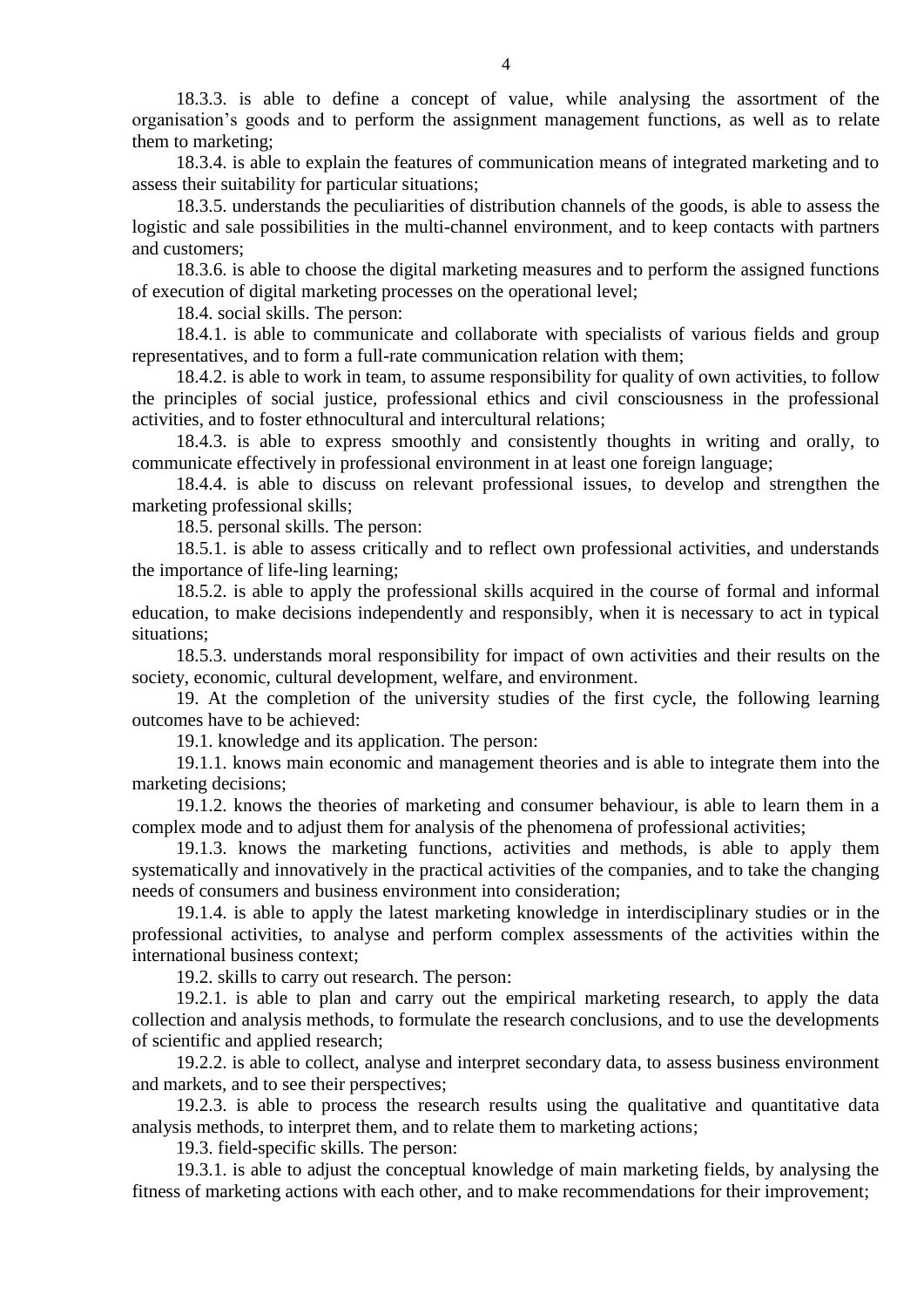19.3.2. is able to interpret the factors of consumer behaviour and to assess the behaviour of target consumers within the context of value propositions of the organisation;

19.3.3. is able to define the consistency of planning of marketing actions, to analyse, plan and assess the marketing actions and communication campaigns;

19.3.4. is able to apply the innovative measures and decisions to solve the marketing problems;

19.3.5. is able to identify the intercultural peculiarities and to take them into consideration, while planning the marketing actions for international business;

19.3.6. is able to assess marketing decisions in ethical, social, legal, and economic aspects;

19.4. social skills. The person:

19.4.1. ha social skills to convey marketing knowledge and understanding to the colleagues, to assume responsibility for quality of own and team's work, to act in compliance with professional ethics and civil consciousness;

19.4.2. is able to communicate efficiently in writing and orally, to use appropriate Lithuanian and international marketing terminology;

19.4.3. is able to discuss constructively and to work in team, as well as to show tolerance in multicultural environment;

19.4.4. is able to organise the team work, to communicate efficiently with colleagues and groups of interests;

19.5. personal skills. The person:

19.5.1. is able to assess critically own professional practice and that of the colleagues, understands material responsibility for impact of own activities and its results on the public, economic, cultural development, welfare and environment;

19.5.2. assumes responsibility for continuous learning and professional development through formal and informal education;

19.5.3. is able to work responsibly and independently, to make creative and innovative decisions in case of difficult situations.

20. At the completion of the university studies of the second cycle, the following learning outcomes have to be achieved:

20.1. knowledge and its application. The person:

20.1.1. knows and is able to apply the relevant theories of social sciences in marketing, is able to learn and assess theoretical and professional practical phenomena of marketing in the uncertainty conditions in a complex and systematic mode;

20.1.2. knows the latest models of consumer behaviour, their research methods, assesses their possibilities and restrictions; has knowledge related to consumer behaviour from the fields of the organisation's activities close to marketing;

20.1.3. has fundamental and applied-research-based knowledge that enables to create and/or apply original marketing ideas for solution of theoretical and practical problems;

20.1.4. has classical and contemporary skills of marketing and related management of the organisation's functions, and is able to apply them in the national and local environment, and to match properly the marketing-related functions of the organisation;

20.2. skills to carry out research. The person:

20.2.1. is able to analyse and assess critically the research results, to formulate the arguments and preconditions, to apply marketing models, and to carry out research;

20.2.2. is able to systemise and evaluate the information received from different sources and needed for research on the chosen topic, to make alternative marketing decisions, and to determine their potential impact;

20.2.3. is able to process and interpret the research results, to apply the qualitative and quantitative data analysis methods, and to relate them to marketing actions in a complex way;

20.2.4. is able to initiate, organise and to carry out independently the research, to interpret its results in the interdisciplinary approach from national and global perspective;

20.3. field-specific skills. The person: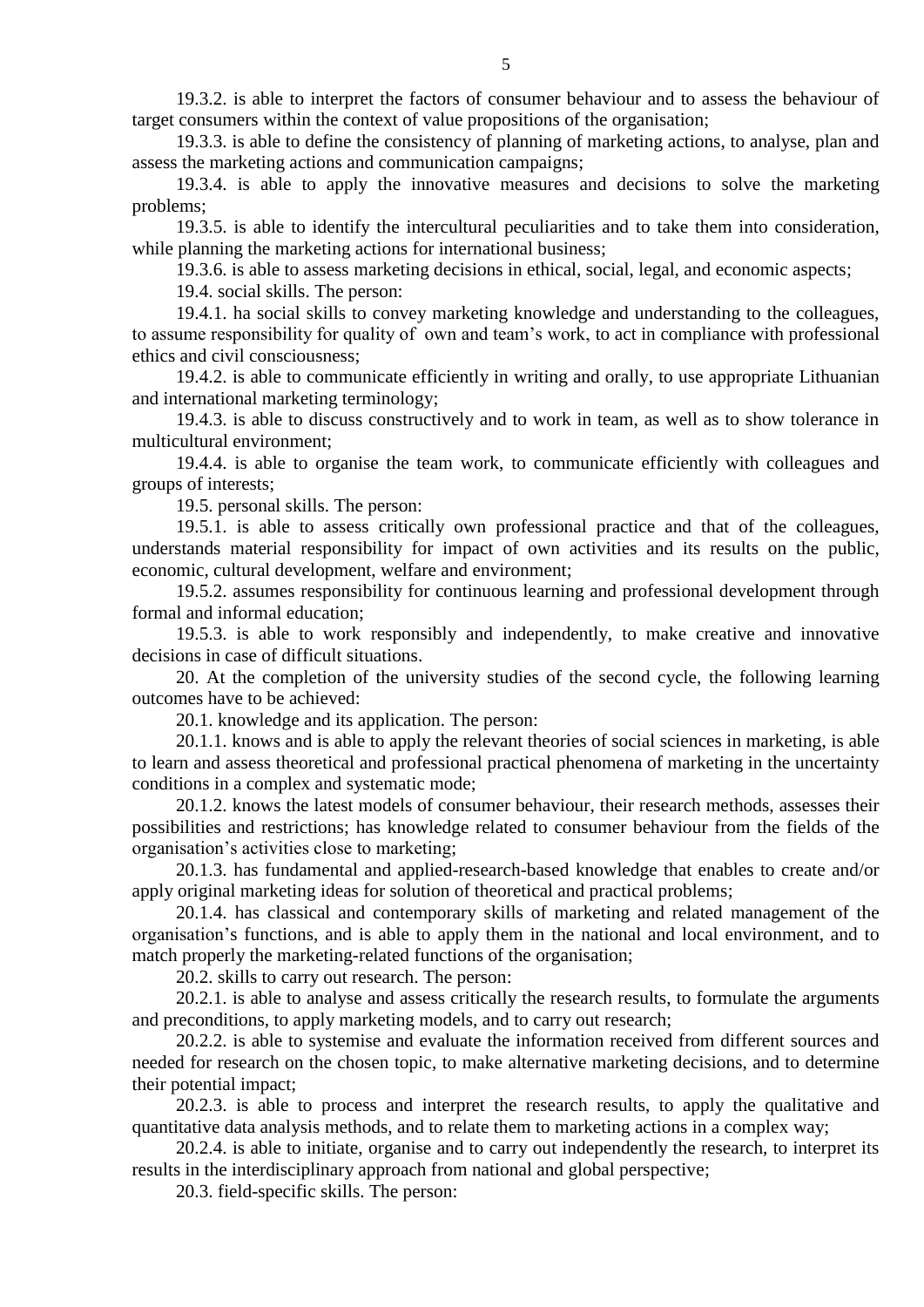20.3.1. is able to apply the research-based knowledge in marketing and to assess critically the marketing results within the context of the organisation's strategy;

20.3.2. is able to analyse and assess critically the behaviour of consumers, and to apply the research results;

20.3.3. is able to plan the marketing activities in the complex mode, to foresee the strategical objectives in local and global companies;

20.3.4. is able to solve appropriately complex marketing tasks in a new and unknown environment (by having the limited information in own disposition, by introducing innovative measures and decisions, by matching the knowledge of several subjects, and following the principles of social responsibility);

20.3.5. is able to initiate and lead the work of multifunctional teams, while developing innovative value proposition for consumers and pursuing the organisation's objectives;

20.4. social skills. The person:

20.4.1. is able to organise and carry out the research work individually and in groups, to assess the efficiency of team work, to analyse the principles of group's formation, conveyance and management of tasks, and to act in compliance with professional ethics and civil consciousness;

20.4.2. is able to communicate smoothly and consistently orally and in writing with marketing specialists and other interested persons, to discuss relevant marketing practical and theoretical issues, including presentation of ideas, consultations, and expert evaluation, and to use appropriate Lithuanian and international marketing terminology;

20.4.3. is able to supervise organisation and implementation of marketing plans and projects in the multicultural environment, and to assess effectiveness of team work;

20.5. personal skills. The person:

20.5.1. is able to demonstrate the skills of systemic and strategic thinking, to make innovative decisions based on assessment of opportunities and consequences, understands moral and social responsibility for own activities and their ethical consequences;

20.5.2. is able to initiate professional and scientific activities, to choose the development direction, and to learn independently continuously;

20.5.3. is able to make independent decisions in case of difficult situations.

### **CHAPTER IV TEACHING, LEARNING AND ASSESSMENT**

21. The principle of life-long learning should be implemented in the teaching and learning process. The programme, its content and didactic system should motivate the students to use various resources and sources of knowledge acquisition, and the teaching staff should be motivated to integrate novelties into the teaching and learning process.

22. Teaching has to be based on contemporary and relevant content of research and practical achievements of marketing and the taught subject. The teachers have to understand the didactic system of the study programme and to create the content of particular subject/module in consideration to the study programme, to which the respective subject/module belongs. They have to be able to choose the appropriate methods of teaching and assessment of students' achievements thar would be oriented to students.

23. Learning has to be based on active learning of the student, the student's endeavours at individual learning and readiness to assume responsibility for the learning outcomes.

24. The didactic system of the study programme has to cover flexible application of assessment methods in search for integrated didactic solutions and aiming to provide the students with theoretical skills and to train their field-specific, research, social, and personal skills.

25. The chosen study methods have to assure the possibilities too achieve the learning outcomes of the study programme. Depending on the particularity of the programme and subject/module, the following study methods may be applied: traditional and interactive lecture, discussion, case analysis, learning based on problem solution, learning based on cooperation,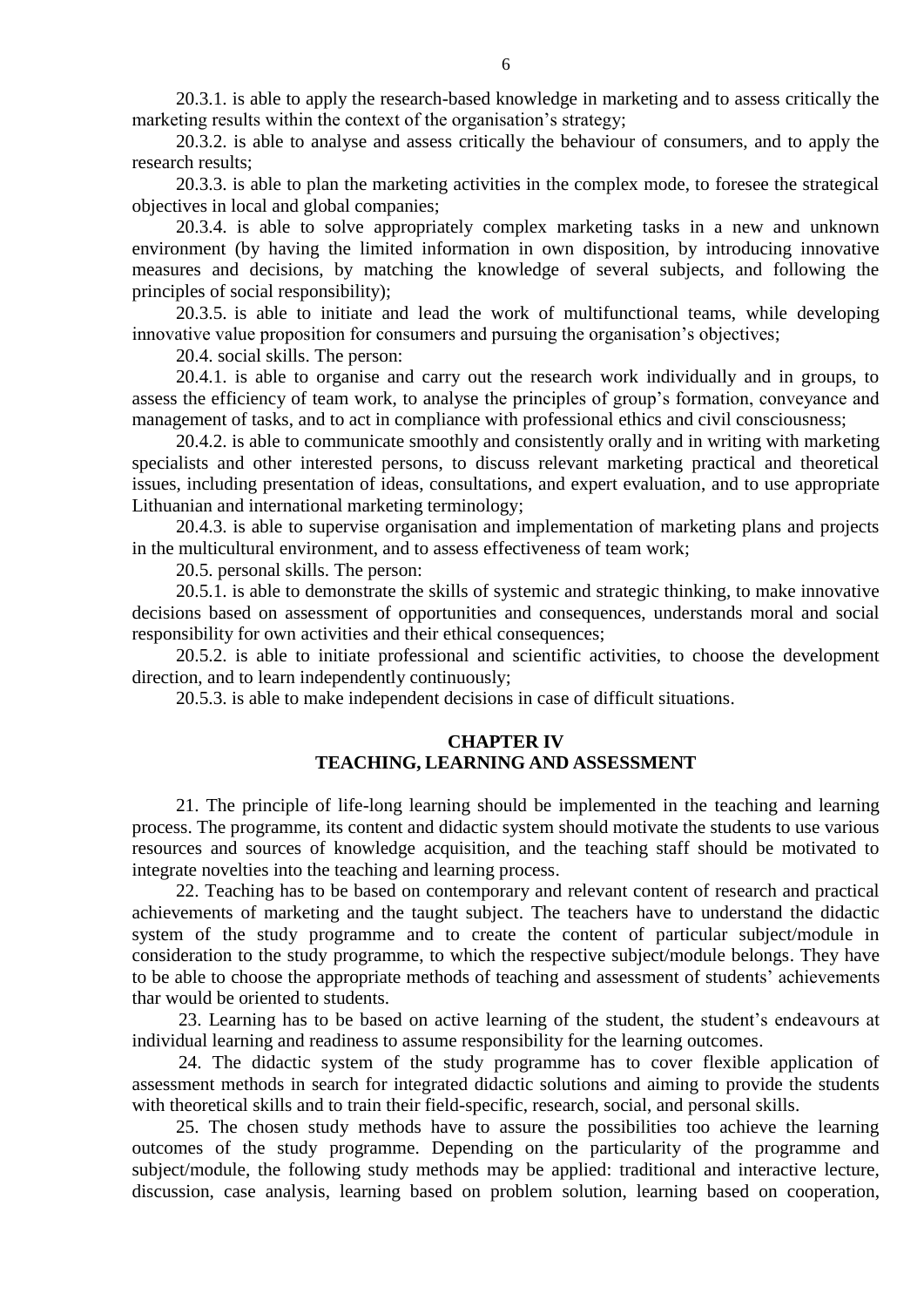formation of maps of ideas (thoughts) and concepts, role plays, individual and group (team) project, application of software that discloses extra content of the taught subject, etc. The same methods may be applied in different cycles of studies; however, their application in the second cycle has to be linked to deeper understanding of the content and more complex tasks, to encourage the student to present own insights independently, critically and responsibly, and to integrate competences of various fields.

26. In the programmes of marketing field, the priority is given to the teaching and learning methods that:

26.1. assure provision of knowledge and training of cognitive skills, using the oral, video and practical-activity-based sources in the interactive lectures, for discussions, observation and modelling of the situations;

26.2. are based on active activities of the students, development of analytic and creative skills, and encouragement of independent learning. It is especially important to link them to real situations and problems and to train the students' abilities to solve the problems with the help of gained experience;

26.3. enable integration of information technologies into the process of studies;

26.4. are of investigatory character and are related to search of information, its analysis, synthesis and data interpretations;

26.5. train personal and social skills through spread of achieved outcomes in higher education institutions and other institutions.

27. The assessment system has to cover the assessment methods that allow monitoring the achievements of the studied subject/module and to assess the students' knowledge and skills coherently. The assessment methods have to be clearly linked with the content of the subject/module and the applied study methods. Possible assessment methods of the students' achievements: test, task of problematic solutions (report), examination, essay, analysis of the scientific article (text), presentation (oral, illustrated, stand), report on practical training or project, peer assessment, self-assessment, etc.

28. The assessment of knowledge and skills described in the learning outcomes of the studied subject/module has to be based on the principle of objectivity. The assessments have to be based on clearly formulated criteria that are known in advance and followed by constructive comments (feedback). When the assessment criteria are formulated, the lowest achievement level complying to the lowest positive evaluation has to be indicated. When the student's achievements are assessed, it is recommended to apply the cumulative score.

### **CHAPTER V**

# **REQUIREMENTS FOR IMPLEMENTATION OF STUDY PROGRAMMES**

29. The study programme has to be relevant, to comply with the level of research and study field, and it has to be improved and updated all the time. The executors of studies have to make sure that the study programme covers innovative topics, and that the students are motivated to see the perspectives of development of the study field and professional activities.

30. The purpose and learning outcomes of the study programme have to be clear and accessible. They have to reveal the particularity, specifics and scope of the study programme. The structure of the study programme has to reveal the essence of marketing and peculiarities of certain study programme.

31. The following requirements are set for teaching of the study programmes in the study field of marketing:

31.1. the subjects in the study programmes in the marketing field of the college and university studies of the first cycle may be taught by persons, who have at least the master's degree or an equivalent higher education qualification, and whose academic and/or practical activities are related to the subjects in the field of marketing. Practical assignments (practical works, workshops,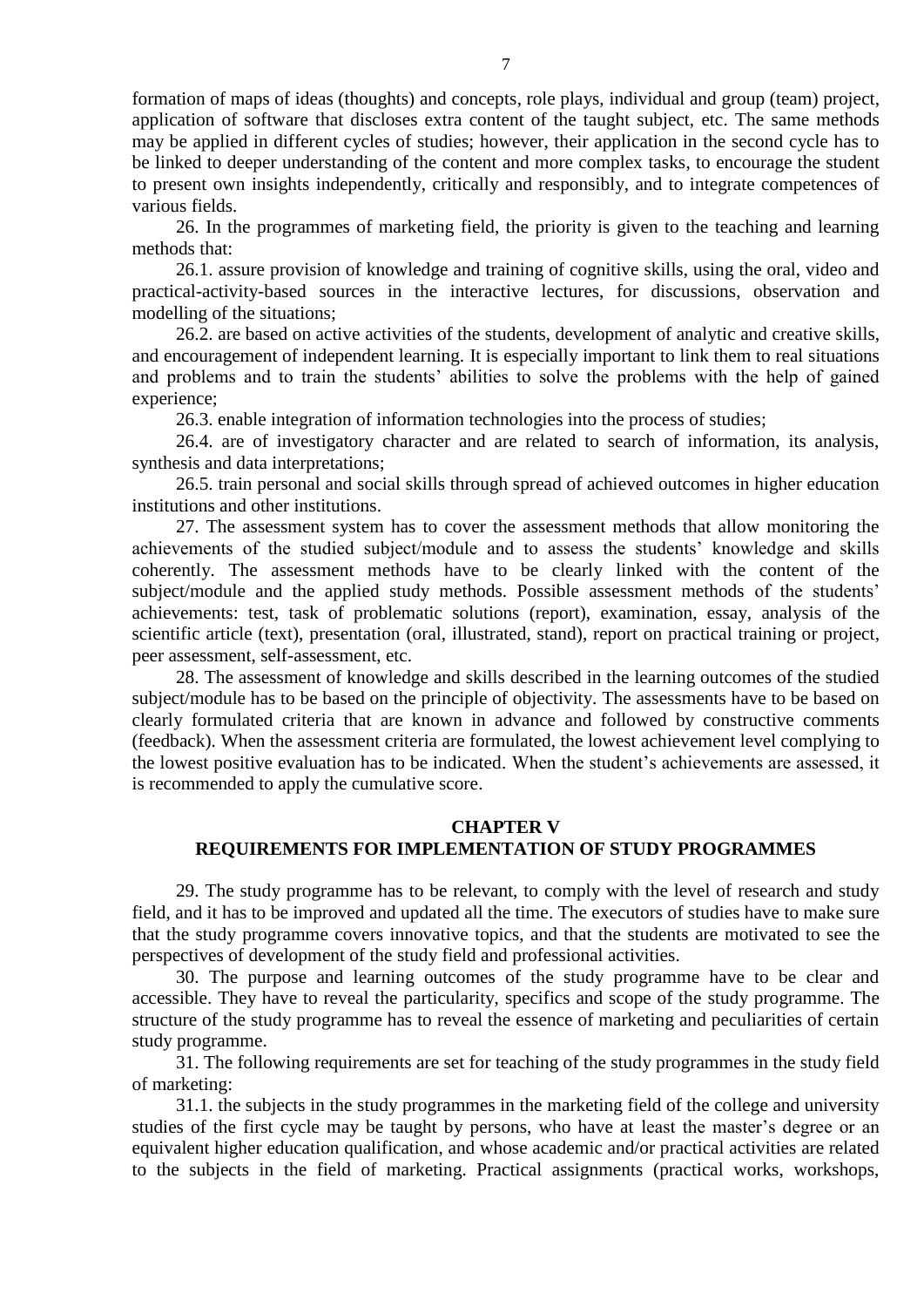practical training (internship) of students, etc.) at college can be supervised by a person who has at least the bachelor's or professional bachelor's degree;

31.2. at least 10 percent of the teachers of college study programme of marketing field must have PhD, where the field of research activities has to correspond to the subjects they teach, or they have to be recognised artists. At least 50 percent of the teachers in the marketing field must have at least 3 years of practical work experience in the field of taught subject/module;

31.3. at least 50 percent of the teachers of university study programmes of the first cycle of business field must have PhD, where the field of research activities has to be related to marketing, management, or other research fields close to the taught subject/module, who would publish their findings in scientific publications; or these teachers have to be recognised artists;

31.4. at least 80 percent of the teachers of university study programmes of the second cycle of business field must have PhD, where the field of research activities has to be related to marketing, management, economics, or other research fields close to the taught subject/module, who would publish their findings in scientific publications. Other teachers may be practicians, who would have gained at least 3 years of practical work experience in the field of taught applied subjects in the last 7 years. At least 20 percent of the volume of the subjects in the study field of marketing has to be taught by teachers, who have a title of professor.

32. Practical training is an integral part of the studies of the first cycle in the marketing field. The purpose of practical training is to develop the student's abilities to link the theoretical knowledge with solution of practical problems. The higher education institution has to suggest a list of possible places for the practical training to the students. The student may find a place for practical training himself / herself, upon approval of the higher education institution. When the institution for practical training is chosen, a trilateral agreement between the student, the higher education institution and the institution of practical training is made.

33. Practical training has to be organised according to the procedure of organisation of practical training prepared by the higher education institution. The idea of cooperation with social partners has to be implemented in the course of organisation of practical training. The practical assignments have to be selected by linking the student's academic preparation to the competence of practical activities. It is recommended to involve the supervisors of practical training in institutions into the process of improvement of organisation of practical training and content of practical assignments.

34. The studies in marketing field of all cycles end in publicly defended final thesis (project). The final thesis (project) has to be based on knowledge and skills acquired in the course of studies and directed to achievement of the learning outcomes of the study programme. The final thesis shall be prepared and defended in accordance with the methodical requirements for preparation and defence of final theses prepared and approved by respective higher education institution.

35. The professional bachelor thesis (project) has to reveal the students' ability to understand and analyse marketing phenomena and processes and to apply creatively the theoretical marketing knowledge and practical skills while solving the marketing problems. At least one member of the assessment commission of the final thesis has to be a professional marketing practician (manager/leader).

36. The bachelor thesis (project) has to reveal the students' ability to understand and analyse marketing phenomena and processes and to apply creatively the theoretical knowledge and practical skills while solving the marketing problems; it has to be based on independent applied research, ability to analyse and interpret the research results, to form reasoned research conclusions and recommendations. At least one member of the assessment commission of the final thesis has to be a professional marketing practician (manager/leader) or a teacher from another higher education institution that prepares marketing specialists.

37. The master thesis (project) has to be based on analysis, synthesis and critical assessment of research works on the selected topic of the marketing field, independent research, ability to analyse and interpret the research results, to form reasoned research conclusions and recommendations. At least one member of the assessment commission of the final thesis has to be a